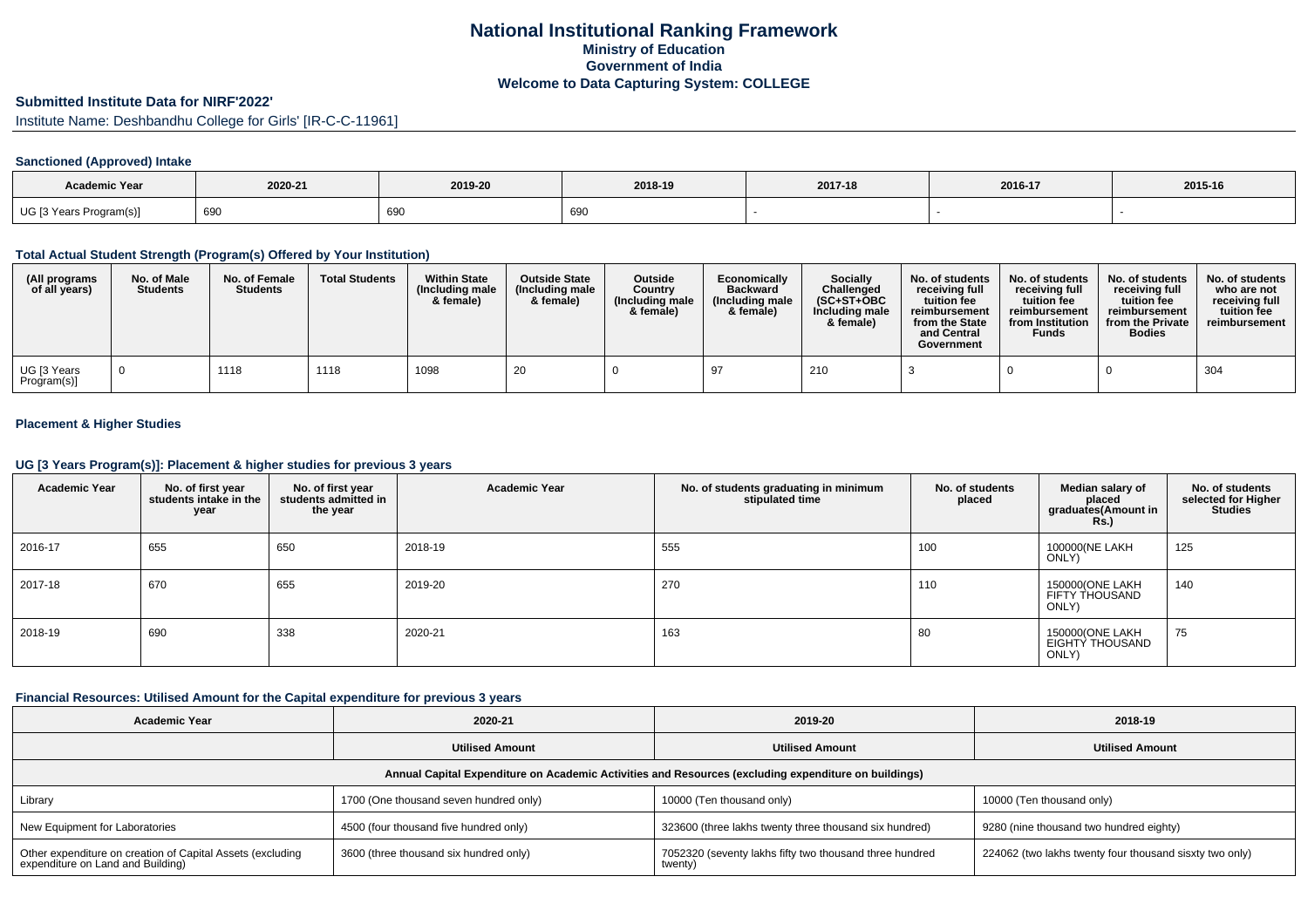### **Financial Resources: Utilised Amount for the Operational expenditure for previous 3 years**

| <b>Academic Year</b>                                                                                                                                                                          | 2020-21                                                                                  | 2019-20                                                                                   | 2018-19                                                                              |  |  |  |  |  |  |
|-----------------------------------------------------------------------------------------------------------------------------------------------------------------------------------------------|------------------------------------------------------------------------------------------|-------------------------------------------------------------------------------------------|--------------------------------------------------------------------------------------|--|--|--|--|--|--|
|                                                                                                                                                                                               | <b>Utilised Amount</b>                                                                   | <b>Utilised Amount</b>                                                                    | <b>Utilised Amount</b>                                                               |  |  |  |  |  |  |
| <b>Annual Operational Expenditure</b>                                                                                                                                                         |                                                                                          |                                                                                           |                                                                                      |  |  |  |  |  |  |
| Salaries (Teaching and Non Teaching staff)                                                                                                                                                    | 46397934 (four crore sixty three lakh ninety seven thousand<br>nine hundred thirty four) | 37983648 (three crore seventy nine lakh eighty three thousand<br>six hundred forty eight) | 26143953 (two crore sixty one lakh forty three thousand nine<br>hundred fifty three) |  |  |  |  |  |  |
| Maintenance of Academic Infrastructure or consumables and<br>other running expenditures(excluding maintenance of hostels<br>and allied services,rent of the building, depreciation cost, etc) | 2358373 (Twenty three lakh fifty eight thousand three hundred<br>seventy three)          | 1110675 (eleven lakh ten thousand six hundred seventy five)                               | 892061 (eight lakh ninety two thousand sixty one)                                    |  |  |  |  |  |  |
| Seminars/Conferences/Workshops                                                                                                                                                                | 5000 (five thousand)                                                                     | 67183 (sixty seven thousand one hundred eighty three)                                     | 22788 (twenty two thousand seven hundred eighty eight)                               |  |  |  |  |  |  |

## **PCS Facilities: Facilities of physically challenged students**

| 1. Do your institution buildings have Lifts/Ramps?                                                                                                         | Yes, more than 60% of the buildings |
|------------------------------------------------------------------------------------------------------------------------------------------------------------|-------------------------------------|
| 2. Do your institution have provision for walking aids, including wheelchairs and transportation from one building to another for<br>handicapped students? | No                                  |
| 3. Do your institution buildings have specially designed toilets for handicapped students?                                                                 | Yes, more than 80% of the buildings |

## **Faculty Details**

| Srno            | Name                                          | Age | <b>Designation</b>                                  | Gender | Qualification | <b>Experience (In</b><br>Months) | <b>Currently working</b><br>with institution? | <b>Joining Date</b> | <b>Leaving Date</b>      | <b>Association type</b> |
|-----------------|-----------------------------------------------|-----|-----------------------------------------------------|--------|---------------|----------------------------------|-----------------------------------------------|---------------------|--------------------------|-------------------------|
| $\overline{1}$  | ILA GHOSH                                     | 57  | Associate Professor                                 | Female | M.A           | 293                              | Yes                                           | 04-02-1997          | $\overline{a}$           | Regular                 |
| $\overline{2}$  | <b>SRIMATI</b><br><b>MAJUMDER</b>             | 59  | Associate Professor                                 | Female | M. Phil       | 313                              | Yes                                           | 01-09-1997          | $\overline{\phantom{a}}$ | Regular                 |
| 3               | SAMPA<br><b>BHATTACHARYYA</b>                 | 51  | Associate Professor                                 | Female | Ph.D          | 266                              | Yes                                           | 10-05-1999          | $\mathbf{u}$             | Regular                 |
| $\overline{4}$  | SUJATA PRADHAN                                | 58  | Associate Professor                                 | Female | M. Phil       | 288                              | Yes                                           | 12-05-1999          | $\sim$                   | Regular                 |
| $5\overline{5}$ | Dr JAYASRI RAY                                | 43  | <b>Assistant Professor</b>                          | Female | Ph.D          | 179                              | Yes                                           | 17-01-2019          | $\sim$                   | Regular                 |
| 6               | Dr ANNAPURANA<br>PALIT                        | 54  | <b>Assistant Professor</b>                          | Female | Ph.D          | 227                              | Yes                                           | 29-08-2002          | $\sim$                   | Regular                 |
| $\overline{7}$  | <b>SALONI PRAMANIK</b>                        | 30  | <b>Assistant Professor</b>                          | Female | M.A           | 51                               | Yes                                           | 19-04-2017          | $\overline{\phantom{a}}$ | Regular                 |
| 8               | <b>SUJAY BISWAS</b>                           | 32  | <b>Assistant Professor</b>                          | Male   | M.Sc.         | 77                               | Yes                                           | 03-02-2015          | $\sim$                   | Regular                 |
| 9               | <b>AGOMONI</b><br><b>TIKADAR</b>              | 39  | <b>Assistant Professor</b>                          | Female | Ph.D          | 76                               | Yes                                           | 09-03-2015          | $\overline{\phantom{a}}$ | Regular                 |
| 10              | <b>ANITA BASU</b>                             | 62  | Associate Professor                                 | Female | M. Phil       | 294                              | Yes                                           | 16-01-1997          | $\overline{\phantom{a}}$ | Regular                 |
| 11              | OM PRAKASH<br><b>CHOWDHURY</b>                | 41  | <b>Assistant Professor</b>                          | Male   | M.COM         | 57                               | Yes                                           | 10-11-2016          | $\sim$                   | Regular                 |
| 12              | <b>ANITA</b><br>CHATTOPADHYAY<br><b>GUPTA</b> | 53  | Dean / Principal /<br>Director / Vice<br>Chancellor | Female | Ph.D          | 287                              | Yes                                           | 17-07-2015          | $\sim$                   | Regular                 |
| 13              | <b>DEVBANI</b><br><b>RAYCHAUDHURI</b>         | 60  | Associate Professor                                 | Female | M.A           | 332                              | Yes                                           | 26-11-1993          | $\overline{\phantom{a}}$ | Regular                 |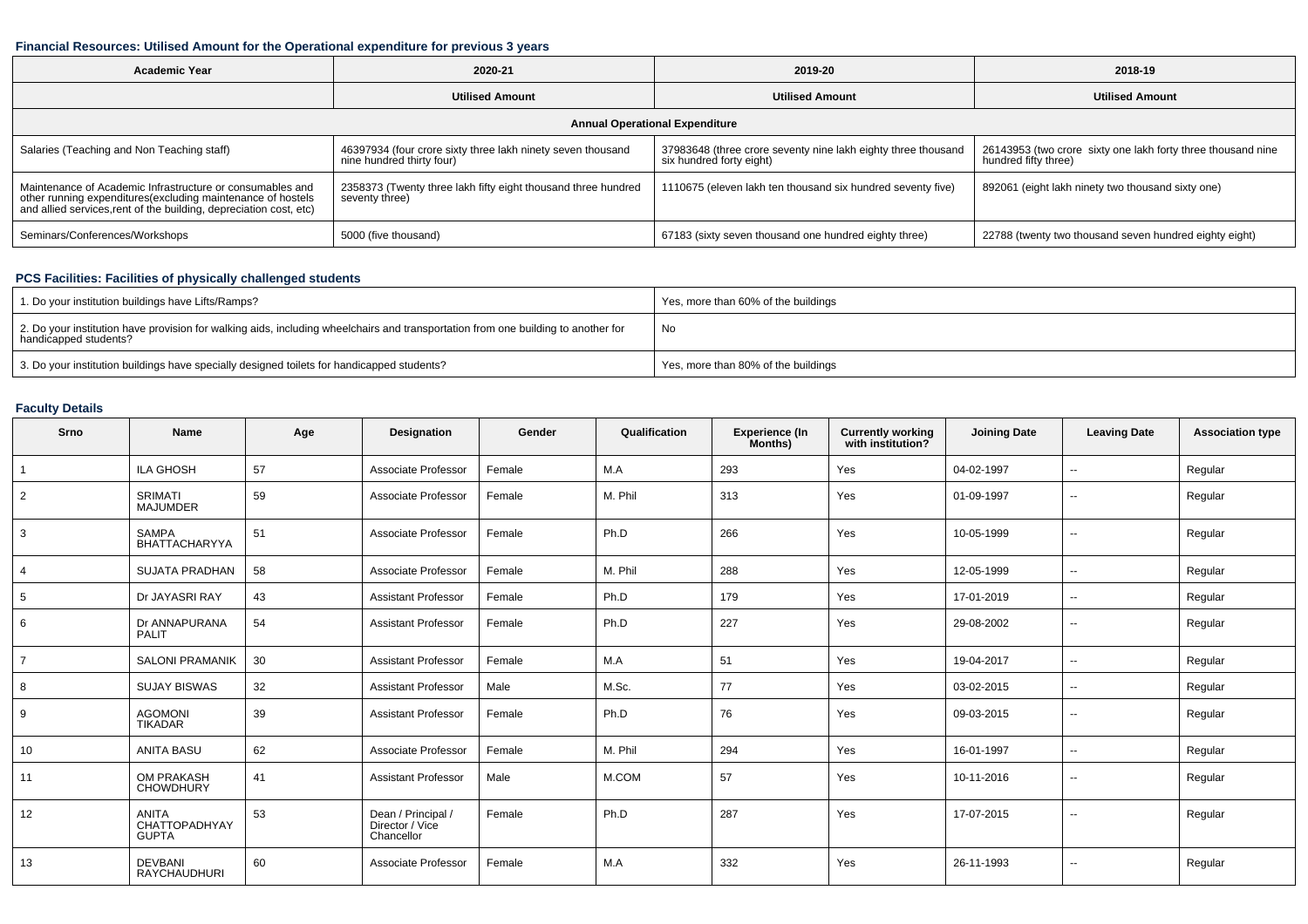| 14 | <b>GOUTAM KUMAR</b><br><b>NARU</b>        | 34 | <b>Assistant Professor</b> | Male   | M.A        | 96  | Yes | 28-07-2014 | $\overline{\phantom{a}}$ | Regular |
|----|-------------------------------------------|----|----------------------------|--------|------------|-----|-----|------------|--------------------------|---------|
| 15 | RANJITA DATTA                             | 52 | Associate Professor        | Female | Ph.D       | 269 | Yes | 09-02-1999 | ⊷.                       | Regular |
| 16 | <b>MONDIRA GHOSH</b>                      | 38 | <b>Assistant Professor</b> | Female | M.A        | 56  | Yes | 11-11-2016 | $\overline{\phantom{a}}$ | Regular |
| 17 | PURNIMA MALLICK                           | 43 | <b>Assistant Professor</b> | Female | M.Sc.      | 196 | Yes | 01-04-2005 | $\overline{\phantom{a}}$ | Regular |
| 18 | <b>BUDDHADEB</b><br>GHORAI                | 38 | <b>Assistant Professor</b> | Male   | M.A        | 84  | Yes | 23-07-2014 | ⊷                        | Regular |
| 19 | SARMISHTHA<br>BANDYOPADHYAY               | 61 | Associate Professor        | Female | M. Phil    | 421 | Yes | 04-08-1999 | --                       | Regular |
| 20 | SAMIMA NASRIN                             | 32 | <b>Assistant Professor</b> | Female | M.A        | 52  | Yes | 02-03-2017 | ⊷.                       | Regular |
| 21 | APARNA<br><b>CHAKRAVORTY</b>              | 49 | <b>Assistant Professor</b> | Female | M.Sc.      | 223 | Yes | 02-12-2002 | $\overline{\phantom{a}}$ | Regular |
| 22 | <b>SRIJITA MALLICK</b>                    | 34 | Other                      | Female | M.A        | 94  | Yes | 01-09-2013 | ⊷.                       | Regular |
| 23 | <b>SUTAPA BASU</b>                        | 40 | Other                      | Female | M.A        | 174 | Yes | 01-02-2007 | ⊷.                       | Regular |
| 24 | KATHIKA RAY                               | 32 | Other                      | Female | M. Phil    | 19  | Yes | 01-01-2020 | ⊷.                       | Regular |
| 25 | <b>SHILPA MONDAL</b>                      | 32 | Other                      | Female | M. Phil    | 19  | Yes | 01-01-2020 | $\overline{\phantom{a}}$ | Regular |
| 26 | RITUSREE BASU                             | 29 | Other                      | Female | M. Phil    | 19  | Yes | 01-01-2020 | --                       | Regular |
| 27 | <b>PUJA</b><br>BHATTACHARYYA              | 28 | Other                      | Female | M.A        | 53  | Yes | 01-01-2020 | --                       | Regular |
| 28 | <b>RATNA DAS</b>                          | 30 | Other                      | Female | M.A        | 47  | Yes | 01-01-2020 | ⊷.                       | Regular |
| 29 | <b>NABANITA</b><br>GANGULY                | 39 | Other                      | Female | M. Phil    | 162 | Yes | 01-01-2020 | $\overline{\phantom{a}}$ | Regular |
| 30 | <b>SUNIPA</b><br>SAMADDER<br><b>NANDY</b> | 35 | Other                      | Female | M. Phil    | 35  | Yes | 01-01-2020 | $\overline{\phantom{a}}$ | Regular |
| 31 | <b>SUDIPTA DAS</b>                        | 27 | Other                      | Female | M.A        | 35  | Yes | 01-01-2020 | --                       | Regular |
| 32 | <b>KARTIC CHANDRA</b><br>MAITY            | 26 | Other                      | Male   | M.A        | 36  | Yes | 01-01-2020 | ⊷.                       | Regular |
| 33 | Dr MANJIRA<br><b>ADHIKARI DEY</b>         | 36 | Other                      | Female | Ph.D       | 36  | Yes | 01-01-2020 | $\mathbf{u}$             | Regular |
| 34 | RAJASREE<br>NASKAR                        | 28 | Other                      | Female | M.Sc.      | 36  | Yes | 01-01-2020 | $\sim$                   | Regular |
| 35 | PIYASHEE MALLIK                           | 31 | Other                      | Female | M.Sc.      | 36  | Yes | 01-01-2020 | $\overline{\phantom{a}}$ | Regular |
| 36 | DR DIPTASREE<br>SOM                       | 38 | Assistant Professor        | Female | Ph.D       | 53  | Yes | 27-03-2019 | $\sim$                   | Regular |
| 37 | POULOMI<br>BANERJEE                       | 31 | Other                      | Female | M.A        | 34  | Yes | 01-01-2020 | $\sim$                   | Regular |
| 38 | RANITA<br>SREEMANY                        | 27 | Other                      | Female | M.COM      | 35  | Yes | 01-01-2020 | Щ,                       | Regular |
| 39 | <b>ARITA HAZRA</b>                        | 35 | Other                      | Female | <b>MCA</b> | 105 | Yes | 01-01-2020 | $\overline{\phantom{a}}$ | Regular |
| 40 | RUPASMRITI<br>GHOSHBISWAS                 | 30 | Other                      | Female | M.COM      | 70  | Yes | 01-01-2020 | $\overline{\phantom{a}}$ | Regular |